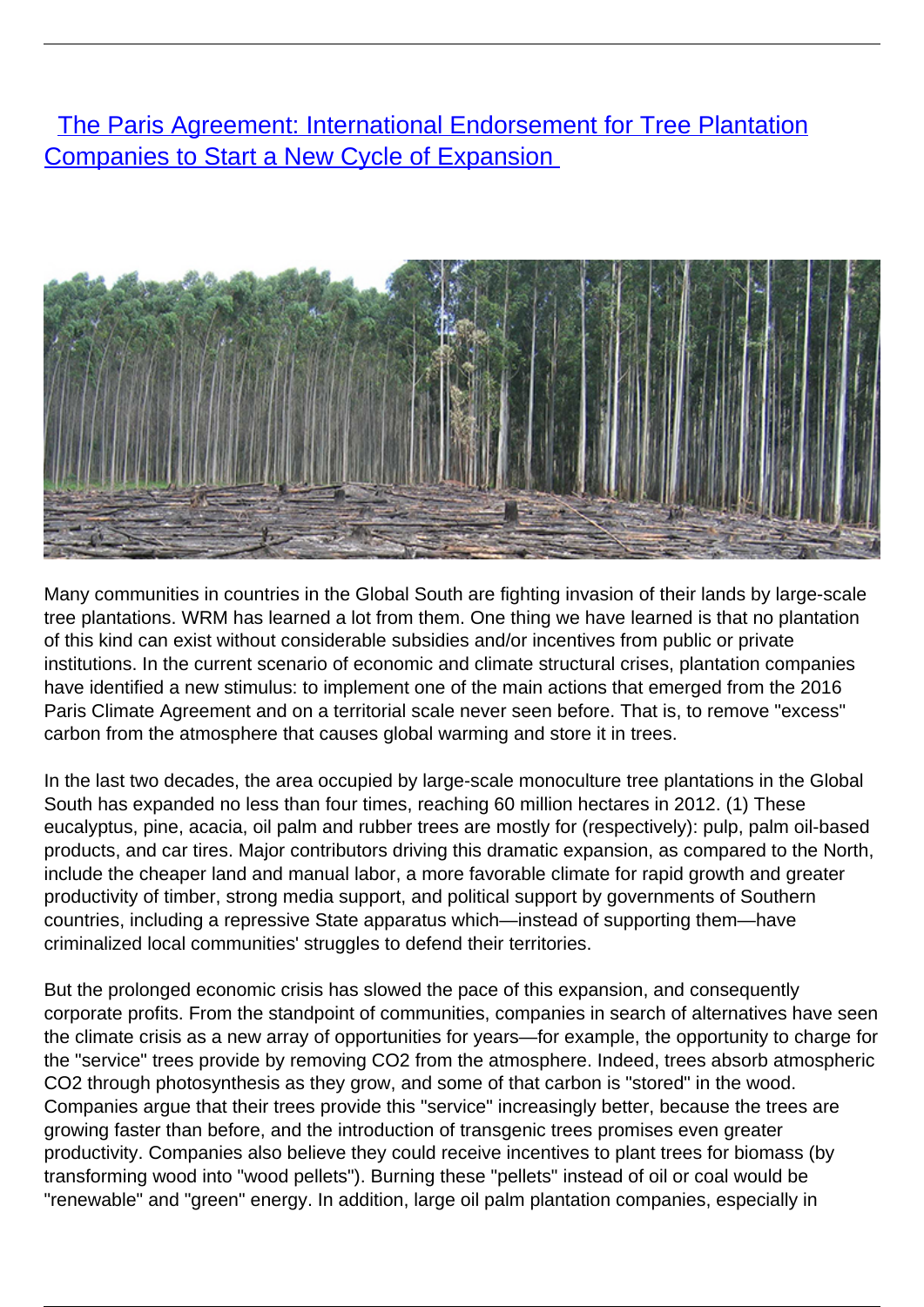Indonesia and Malaysia, offer palm oil as a "biofuel" option.

Increasingly, companies are betting on a "flexible" use of their plantations, seeing opportunities to get multiple and even simultaneous uses out of their crops: on the one hand carbon "sinks," and on the other hand raw material for pulp (eucalyptus, pine, acacia), for tires (rubber tree), or for vegetable oil (oil palm). But with the obvious need to cut down the tree at some point to produce short-lived products—such as paper, tires or oil—the stored carbon is quickly emitted, long before new trees could recapture it, in the event the company chooses to replant. For this reason, in order for reforestation to be more effective at "removing" atmospheric carbon, the first step would be to make it permanent. (2)

What does the Paris Agreement say about monoculture tree plantations?

The text of the Paris Agreement does not explicitly mention tree plantations, but it indirectly creates the conditions for this to be one of the most benefited sectors. How?

First of all, plantation companies take advantage of the fact that the FAO's definition of forests includes monoculture tree plantations. Internationally, this is a more acceptable definition—including by the Paris Agreement—and is used by almost all national governments and UN initiatives, such as the UN Convention on Climate and Biodiversity. The FAO considers any area merely with trees to be a forest. Yet plantations—unlike forests—usually invade community territories, cause deforestation, pollute and dry up water sources due to their rapid growth, and require large amounts of poisonous agrochemicals. (3)

Another important part of the Paris Agreement—even as it accepts monoculture tree plantations as "reforestation"—is its highly ambitious goal to keep the temperature rise "well below 2°C and pursue efforts to limit temperature increase to 1.5°C...so as to achieve a balance between anthropogenic emissions by sources and removals by sinks of greenhouse gases in the second half of this century."

The expected dependency on these carbon sinks is huge. This is because governments' voluntary plans to reduce emissions would cause a temperature rise of at least 3 degrees, as they do not anticipate a drastic reduction in fossil fuel burning. Additionally, the Agreement includes a simplistic view of the climate problem: there is too much carbon in the atmosphere and the solution is to get rid of this "excess" carbon. This has led to speculation on possible available technologies that would be capable of preventing more CO2 emissions by industries when they burn fossil fuels, and removing CO2 from the atmosphere. These technologies would need to be able to filter, capture, remove, and bury and/or inject the carbon emitted; so that it would remain "stored" somewhere in the earth, the ocean or even outer space. But none of the technologies in discussion has been tested and approved. Therefore none is considered to be safe for now.

Amidst this confusion, large-scale tree plantations are emerging as supposedly the most reliable and effective option to "store" carbon from the atmosphere. Advocates argue that this mechanism "works" because trees naturally fix carbon. Tree plantation companies claim their trees can offset the CO2 emitted when they burn oil, for example, as well as remove "excess" CO2 from the atmosphere. Promoters of REDD projects in forest areas (Reducing Emissions from Deforestation and Forest Degradation) have defended this mechanism for years.

Yet again we insist: this does not work. Although the CO2 emitted when burning trees or oil is made up of the same chemical ingredients. But when it comes to dealing with the serious climate crisis, there are important differences between the carbon dioxide caused by burning fossil carbon and that released from trees. The carbon that forms part of the natural cycle of emission and absorption by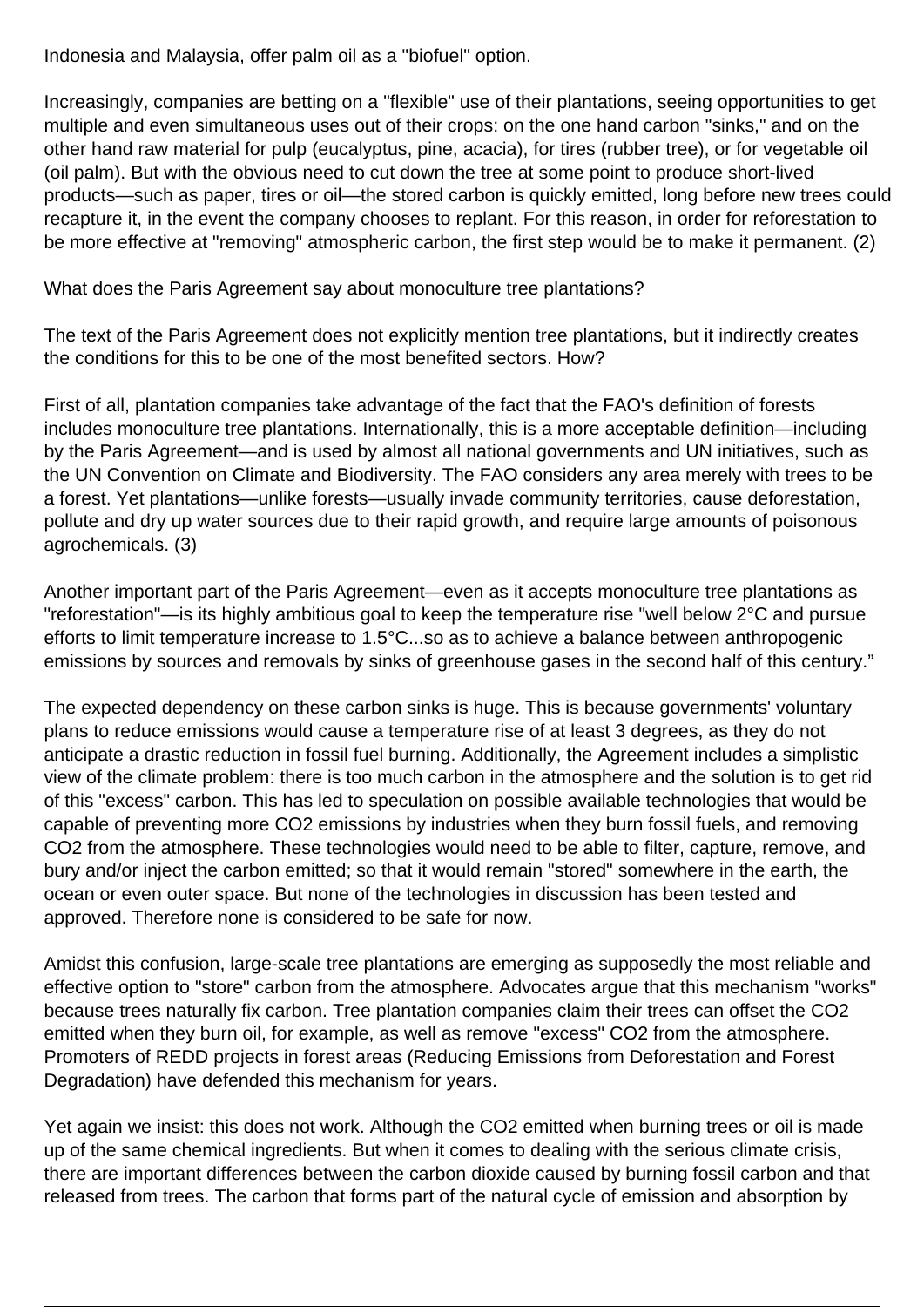plants and trees cannot be equated to the carbon released in large quantities from extracting and burning oil, gas or coal. Since the beginning of the Industrial Revolution, the amount of the latter has greatly increased the total amount of carbon in the atmosphere, which enters into the natural cycle. This is because it was stored underground for millions of years. Even if plants or the ocean are able to absorb part of this additional carbon, they can only do so temporarily, because when a plant dies, or when there is deforestation or a fire, the CO2 is emitted again and returns to the atmosphere.

But the governments that signed the Kyoto Protocol years ago, and now the Paris Agreement, accepted this thesis of equating the two kinds of carbon. This is perhaps the greatest triumph of plantation companies, opening up opportunities for them to reap huge profits. Because from now on, it is valid to solve the serious climate problem by "planting more forests"–READ: tree plantations!—whether they are to "offset" the CO2 emitted by companies that burn oil, gas or coal; to remove "excess" carbon from the atmosphere; or to produce wood or vegetable oil as "renewable" or "clean" energy. Meanwhile, this is terrible news for farming, indigenous and traditional communities in territories with fertile lands—now targeted by these companies in Latin America, Africa and Asia—as well as for communities that have to deal with REDD-type projects in forest areas.

## Final Considerations

Countless communities in the world have experienced the serious negative impacts of plantations, and WRM and many other organizations have published reports, videos, primers and articles on this issue for years. Yet despite these impacts, plantations continue to expand, and they just received a new international endorsement justified by the climate crisis. This is due to the ongoing unjust imbalance of power, wherein plantation companies, with the support of states and their repressive apparatus, seek to impose themselves and continue invading communities' territories, in order to control and convert them into more plantations.

Companies also have other major allies: large NGOs on their side that create nefarious initiatives which grant a seal of legitimacy to counteract the violations these companies cause and serve as "carte blanche" to obtain incentives and subsidies. Examples of this include the WWF initiative called the "New Generation Plantations" project, and the FSC (Forestry Stewardship Council) certification system (4). These initiatives "green" monoculture tree plantations, despite the harm they cause, and guarantee they have a good reputation in the eyes of investors and end consumers of products. Meanwhile, these initiatives disrespect affected communities, who are not taken into account, and who face great difficulty engaging in dialogue, given the language that these initiatives use. (5)

It is necessary to join forces to strengthen the resistance of communities in the Global South that still have control over their fertile lands—because plantation companies, governments and institutions that support them (such as the World Bank) are targeting these communities. They are the ones threatened by this expansion of plantations, and most of all by new plans to combat the climate crisis—which are developed at an increasingly large scale and with a "landscape" approach. More safeguards or criteria will not solve this situation. It is necessary to make a radical break the largescale globalized production-consumption model, which promotes waste and profit for some large companies, but which will destroy the livelihoods of many communities.

It is in communities, and through permanent dialogue with them, that we find answers, initiatives and alternatives that strengthen the fight against the hegemonic model. Indeed, this is essential for us to begin to see ways to combat climate change.

(1) http://wrm.org.uy/wp-content/uploads/2013/01/EJOLTplantations.pdf